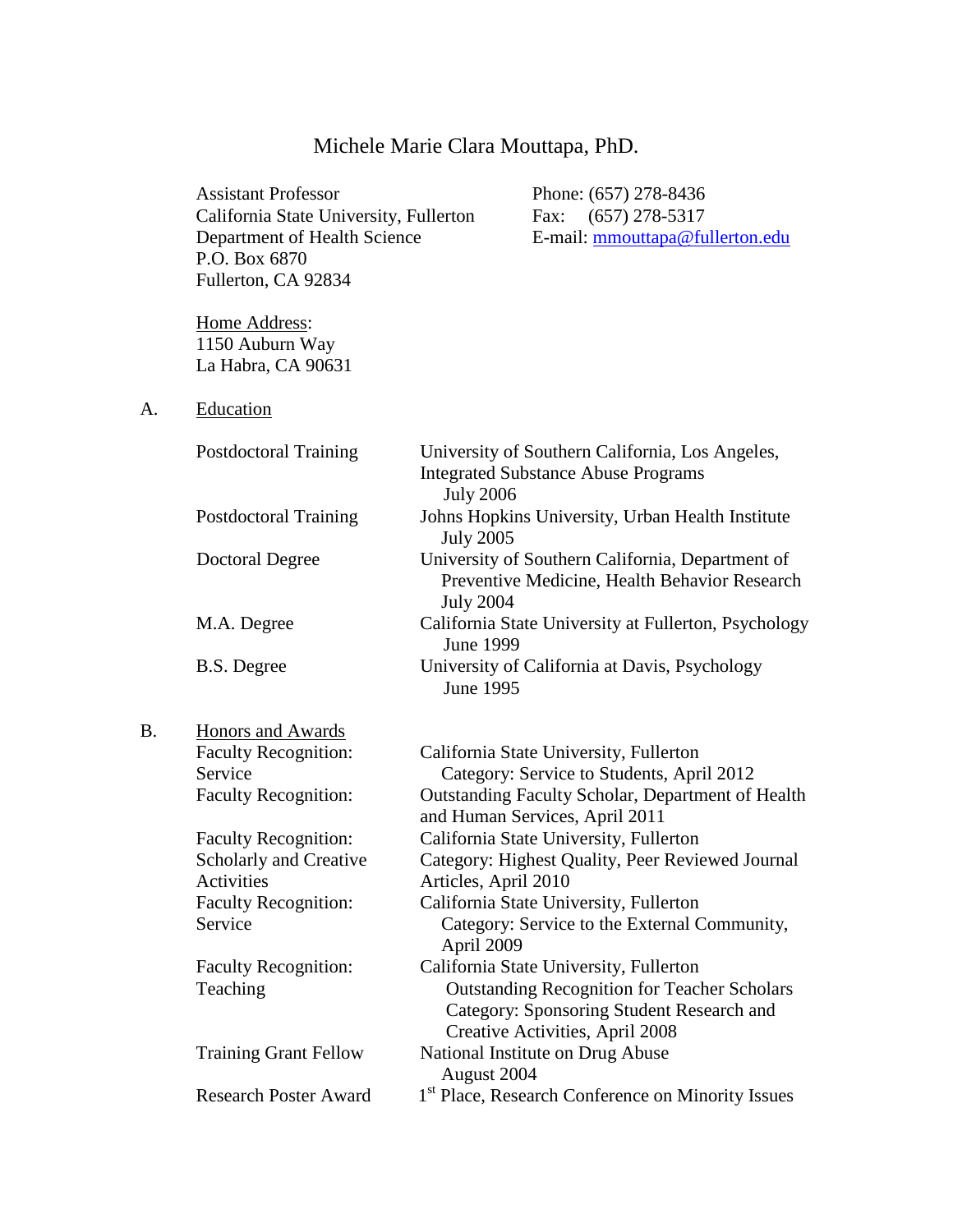|                             | Baltimore, Maryland, December 2004            |
|-----------------------------|-----------------------------------------------|
| <b>Predoctoral Training</b> | National Cancer Institute, September 2002     |
|                             | Transdisciplinary Tobacco Use Research Center |
|                             | September 1999                                |
|                             |                                               |

### C. Research Activities

### **Extramural Grant Awards**

- 1. National Institutes of Health. **Co-Investigator**: "A Pap test intervention to enhance decision making among PI Women." PI: Sora Tanjasiri. Project #: 5R01CA149324-02. **\$498,557** (2010-2015).
- 2. Centers for Disease Control and Prevention. **Co-investigator**: "An interdisciplinary approach to approach obesity: From infancy through adulthood. Project 4: Pediatric weight management evaluation." PI: Shari McMahan. Project #: 5H75DP001814-02 **\$190,000** (2008-2009).
- 3. Department of Defense Congressionally Directed Medical Research Programs. **Co-investigator:** "Nutritional and exercise aspects of Prader-Willi Syndrome and childhood obesity." PI: Daniela Rubin. USAMRMC # 07082001. **\$900,000** (2008-2010).

## **Intramural Grant Awards**

- 1. Call to Service Mini-Grant. **Co-Principal Investigator**: "FantastiKids-Evaluation of the 'Bully for You' Program." **\$1,500** (2009-2010).
- 2. State Special Fund for Research, Scholarship, and Creative Activity. **Principal Investigator:** "A Comprehensive Approach to Understanding Intimate Partner Violence." **\$5,000** (2007).

## **Peer Reviewed Articles**

- 1. Kengen, T., Rutledge, D., **Mouttapa, M.**, Weiss, J.W., Aquino, J., Jones, C.J. (2011). Strategies used for managing symptoms by women with fibromyalgia. Journal of Clinical Nursing, 21, 626-635
- 2. Tran, J.H., **Mouttapa, M**., Ichinose, T.Y., Pang, J.K., Ueda, D., Tanjasiri, S.P. (2011). Sources of Information that promote breast and cervical cancer screening among Native Hawaiians in Southern California. Journal of Cancer Education, 25, 588-594.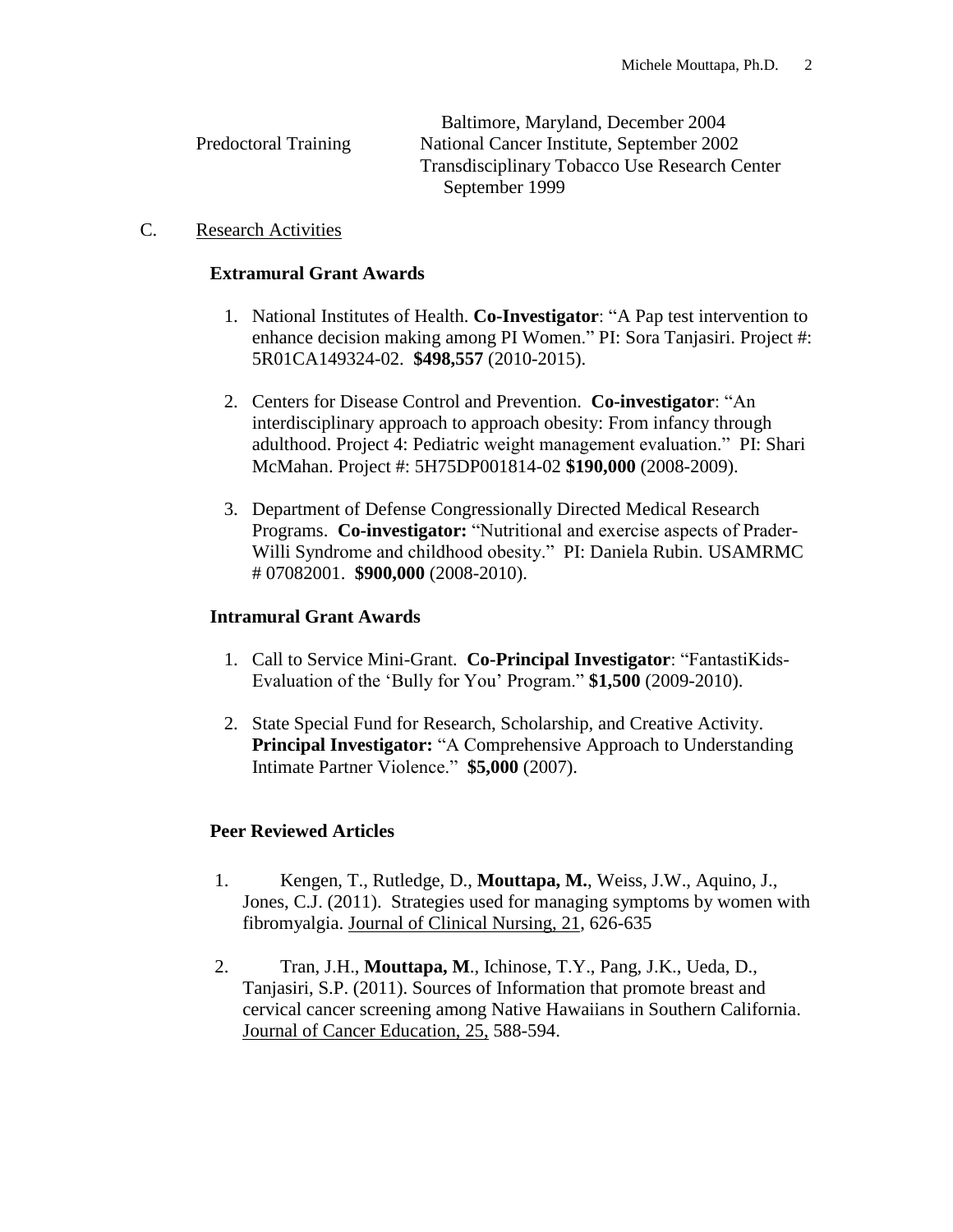- 3. Weiss, J.W., **Mouttapa, M.,** Cen, S., Johnson, C. A., Unger, J. B. (2011). Longitudinal effects of hostility, depression, and bullying on adolescent smoking initiation. Journal of Adolescent Health, 48, 591-596.
- 4. **Mouttapa, M.**, Robertson, T., McEligot, A.J., Weiss, J.W., Hoolihan, L., Ora, A., Trinh, L. (2011). The Personal Nutrition Planner: An evaluation of a 5-week computer-tailored intervention for women. Nutrition Education and Behavior, 43, 165-172.
- 5. **Mouttapa, M.,** Watson, D.W., McCuller, W.J., et al. (2010). I'm bad, I'm mad: Links between self-identification as a gangster, symptoms of anger, and alcohol use among minority adolescent detainees. Youth Violence and Juvenile Justice, 8, 71-82.
- 6.Omolafe, A., McMahan, S., **Mouttapa, M.,** Tanjasiri, S.P. (2010). We are Family: Family History of Diabetes among African Americans and its Association to Perceived Severity, Knowledge of Risk Factors, and Physical Activity Levels. Californian Journal of Health Promotion, 8, 88- 97.
- 7. **Mouttapa, M**., Watson, D.W., McCuller, W.J., Reiber, C., Tsai, W. (2010). Substance use and HIV prevention for youth in correctional facilities. Journal of Correctional Education, 60, 288-314.
- 8. **Mouttapa, M**., Watson, D.W., McCuller, W.J., Reiber, C., Tsai, W., Plug, M. (2010). HIV prevention among incarcerated adolescents. Journal of Correctional Health Care, 16, 27-38.
- 9. McEligot, A.J., **Mouttapa, M**., Ziogas, A., Anton-Culver, H. (2009). Diet and predictors of dietary intakes in women with family history of breast cancer and/or ovarian cancer. Cancer Epidemiology, 33, 419-423.
- 10. Love, G., **Mouttapa, M.,** Tanjasiri, S.P. (2009). Everybody's talking: Using entertainment-education video to reduce barriers to discussion of cervical cancer screening among Thai women. Health Education Research, 24, 829-838.
- 11. Rutledge, D.N., **Mouttapa, M.,** Wood, P.B. (2009). Symptom clusters in fibromyalgia: Potential utility in patient assessment and treatment evaluation. Nursing Research, 58, 359-367.
- 12. Evans, E. Murphy, D., **Mouttapa, M.,** Hser, Y.I. (2009). Regulatory issues encountered when conducting longitudinal substance abuse research. Journal of Drug Issues, 39, 1003-1026.
- 13. **Mouttapa, M.,** Weiss, J.W., Hermann, M. (2009). Is image everything? The role of self-image in the relationship between family functioning and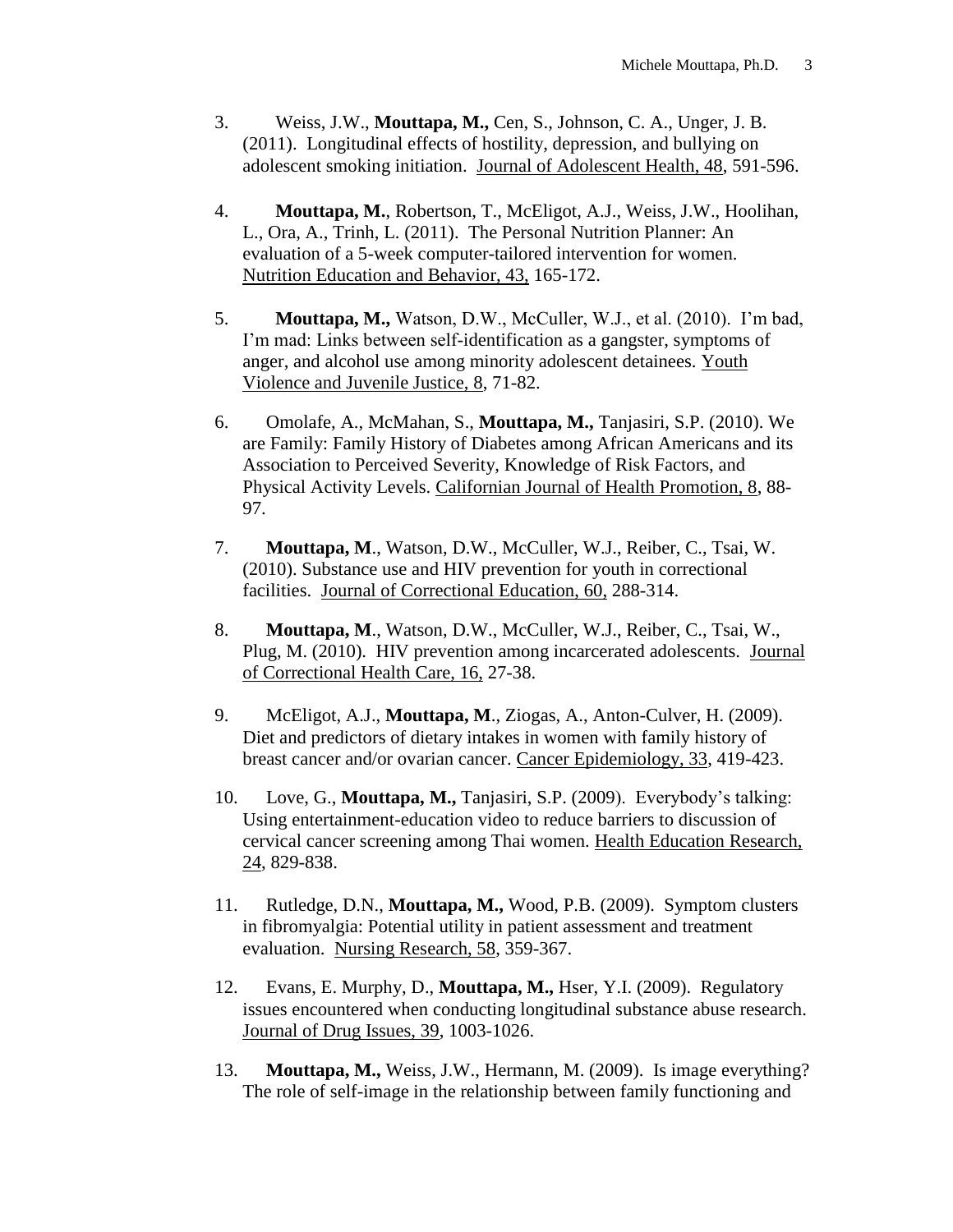substance use among Hispanic adolescents. Substance Use and Misuse, 44, 702-721.

- 14. Singh, A.N., Matson, J.L., **Mouttapa, M**., Pella, R.D., Hill, B.D., Thorson, R. (2009). A critical item analysis of the QABF: Development of a short form assessment instrument. Research in Developmental Disabilities, 30, 782-792.
- 15. Watson, D.W., Tsai, W., Chu, V.S., Williams, E., **Mouttapa, M.,** Asghar, Shaw, M.E. (2009). The role of faith-based organizations in supporting efforts to re-integrate residents returning from prison. Californian Journal of Health Promotion, 6, 25-35.
- 16. Ng, T.G., McMahan, S., **Mouttapa, M**., Tanjasiri, S.P., Beam, W., (2009). Comparison of Body Mass Index (BMI) Categories Based on Asian and Universal Standards and Language Spoken at Home Among Asian American University Students. American Journal of Health Education, 40, 37-44.
- 17. Ora, A.G., **Mouttapa, M**., Weiss, J.W., Weissmuller, P. (2008). Food security and homelessness in the City of Anaheim. Californian Journal of Health Promotion, 6, 156-172.
- 18. Weiss, J. W., Edwards, W., **Mouttapa, M.** (2008). The puzzle of adolescent substance initiation. In J. W. Weiss & D. J. Weiss (Eds). The essential Ward Edwards. New York: Oxford University Press.
- 19. Weiss, J.W., Palmer, P.H., Chou, C., **Mouttapa, M.,** Johnson, C.A. (2008). Association between psychological factors and adolescent smoking in Seven Cities, China. International Journal of Behavioral Medicine, 15, 149-156.
- 20. **Mouttapa, M.,** Murphy, D.A. (2008). STDs and family health. The Encyclopedic Reference of Public Health. Springer Publishing Company.
- 21. Jagers, R.J., Sydnor, K., **Mouttapa, M**., Flay, B.R. (2007). Protective factors associated with preadolescent violence: Preliminary work on a cultural model. American Journal of Community Psychology, 40, 138-145.
- 22. Watson, D.W., **Mouttapa, M.** et al. (2007). The Life Interventions for Family Effectiveness (LIFE). Preliminary findings on alternative school interventions for adolescents. Journal of Correctional Education, 58, 57-68.
- 23. Murphy, D.A., Greenwell, L., **Mouttapa, M**., Brecht, M., Schuster, M.A. (2006). Physical health of mothers with HIV/AIDS and the mental health of their children. Journal of Developmental & Behavioral Pediatrics 27, 386-395.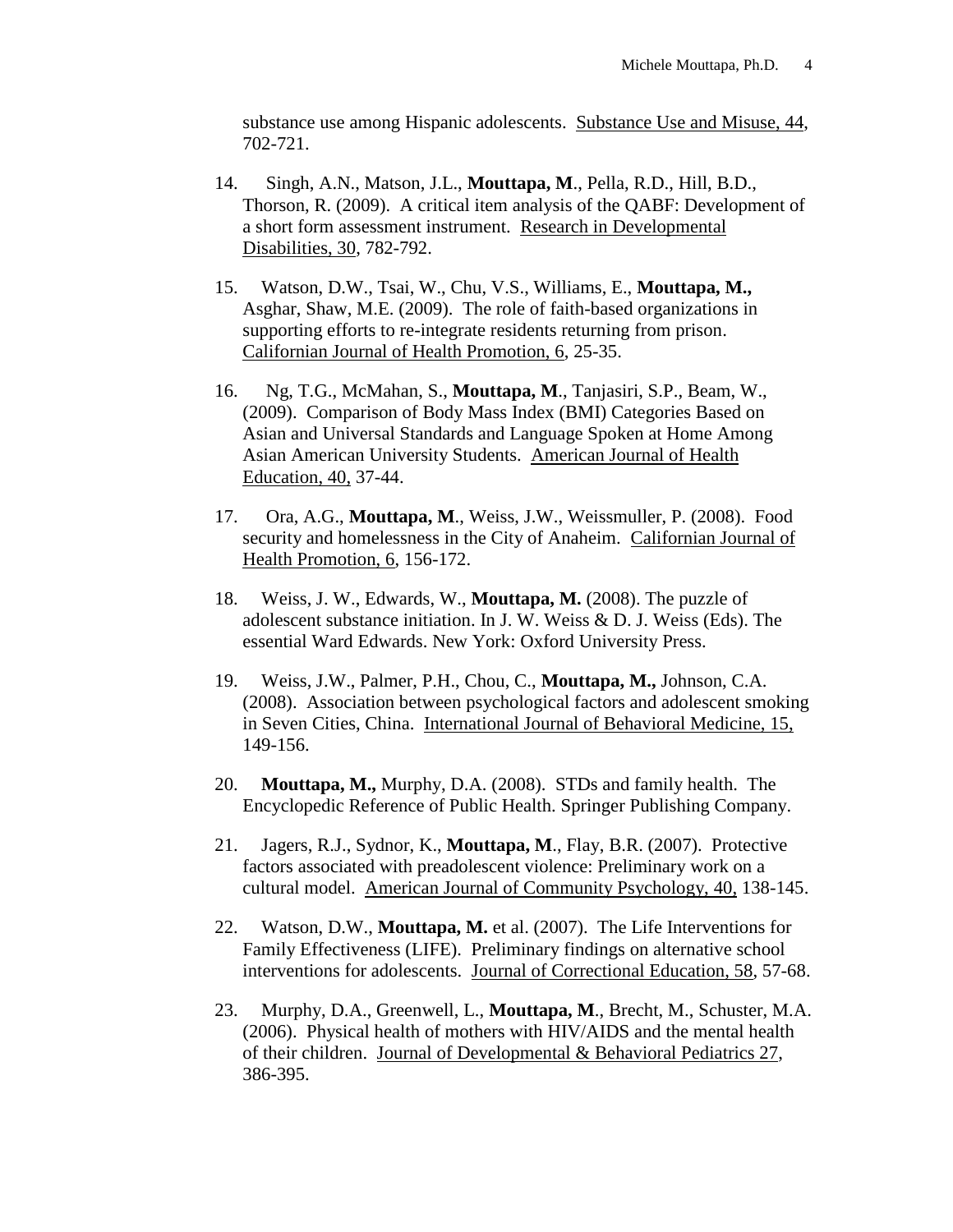- 24. Weiss, J.W., Cen, S., Schuster, D.V., Unger, J.B., Johnson, C.A., **Mouttapa, M.**, Schreiner, W.S., Cruz, T.B. (2006). Longitudinal effects of pro-tobacco and anti-tobacco messages on adolescent smoking susceptibility. Nicotine and Tobacco Research, 8, 455-465.
- 25. Unger, J.B., Shakib, S., Gallaher, P., Ritt-Olson, A., **Mouttapa, M.**, Palmer, P.H., Johnson, C.A. (2006). Cultural/interpersonal values and smoking in an ethnically diverse sample of Southern California adolescents. Journal of Cultural Diversity, 13, 55-63.
- 26. Weiss, J.W., **Mouttapa, M.**, Chou,C-P, Nezami, E., Johnson, C.A., Palmer, P., Cen, S., Gallaher, P., Ritt-Olson, A., Unger, J.B. (2005). Hostility, depressive symptoms, and smoking in early adolescence. Journal of Adolescence, 28, 49-62.
- 27. Valente, T.W., Gallaher, P., **Mouttapa, M.** (2004). Using social networks to understand and prevent substance use: A transdisciplinary perspective. Substance Use and Misuse, 39, 1685-1712.
- 28. **Mouttapa, M.**, Valente, T., Gallaher, P., Rohrbach, R.A., Unger, J.B. (2004). Social network predictors of bullying and victimization among adolescents in School. Adolescence, 39, 315-335.
- 29. **Mouttapa, M.**, Huang, TT-K., Shakib, S., Sussman, S., Unger, J.B. (2003). Authority-related conformity as a protective factor against adolescent health risk behaviors. Journal of Adolescent Health, 33, 320- 321.
- 30. Shakib, S., **Mouttapa, M.**, Johnson, C.A., Ritt-Olson, A., Trinidad, D., Gallaher, P., Unger, J.B. (2003). Ethnic variation in parenting characteristics and adolescent smoking. Journal of Adolescent Health, 33, 88-97.
- 31. Shenassa, E.D., McCaffery, J.M., Swan, G.E., Khroyan, T., Shakib, S., Lerman, C., Lyons, M., **Mouttapa, M.**, Niaura, R.S., Buka, S.L., Leslie, F., Santangelo, S.L. (2003). Intergenerational transmission of tobacco use and dependence: A transdisciplinary perspective. Nicotine & Tobacco Research, 6, Supp. 1, S55-S69.
- 32. Unger, J.B., Rohrbach, L.A., Howard-Pitney B., Ritt-Olson, M., **Mouttapa, M.** (2001). Peer influences and susceptibility to smoking among California adolescents. Substance Abuse and Misuse, 36, 551-571.

#### **Articles in Press**

1.Shakib, S., **Mouttapa, M.,** Cen, S., Blanco, L., Unger, J.B. (in press). Variation in parenting characteristics and adolescent smoking by parental immigration status. Journal of Cultural Diversity.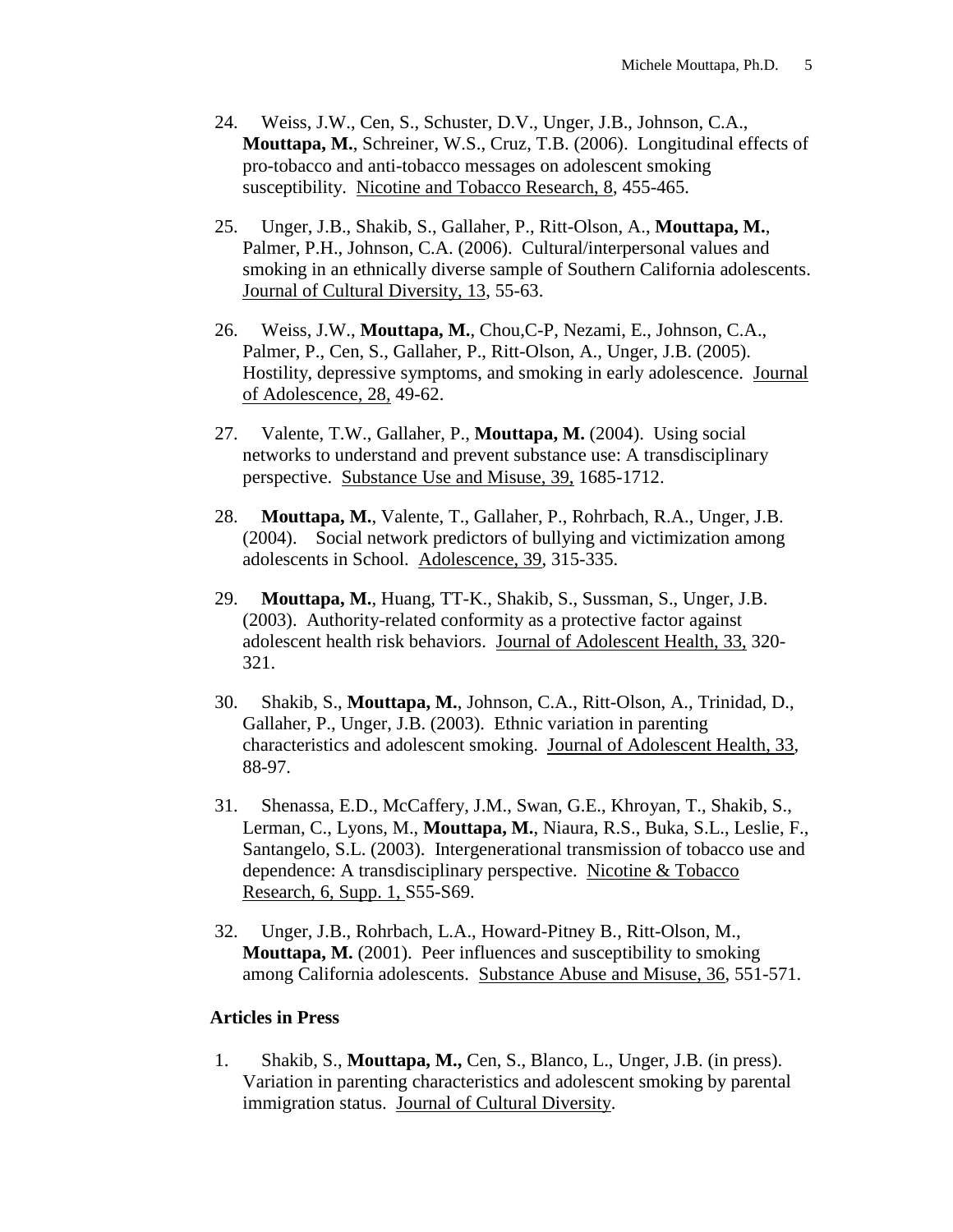2. Weiss, J.W., **Mouttapa, M**., Nacpil, L., Rubin, D., Gedissman, A. (in press). Addressing obesity among Latino youth in a pediatrician's office. Journal of Behavioral Health.

## **Articles Submitted**

- 1. Mullapudi, S., Mouttapa, M., McMahan, S. (under review). Factors linked to energy conservation practices, recall of energy conservation messages, and stair use among university students. Submitted to Journal of Environmental Health.
- 2. Bryars, T., Tanjasiri, S.P., **Mouttapa, M.**, McMahan, S. (under review). The effects of a school-based prevention/intervention program targeting preschool children. Submitted to American Journal of Public Health.
- 3. Weiss, J.W., **Mouttapa, M.** (under review). A utility model of alcohol use by adolescents and young adults. Submitted to Journal of Drug Education.
- 4. Stokes, J.E., Beas, V., **Mouttapa, M**., Yousefinejad, S. (under review). Exploring physical and psychological intimate partner violence among Latina undergraduate university students. Submitted to Psychology of Women Quarterly.
- 5. Rubin, D.A., **Mouttapa, M.**, Weiss, J.W., Barrera-Ng, A. (under review). Physical activity in children with Prader-Willi Syndrome (PWS): A parents' perspective. Submitted to Journal of Intellectual Disability Research.
- 6. Batista, A., McMahan, S., **Mouttapa, M.** (under review). Empieza con Fuerza tu Dia: A comic book designed to increase knowledge about healthy eating habits in Latino families. Submitted to the Californian Journal of Health Promotion.
- 7. Gonzalez, E., **Mouttapa, M.** (under review). Latino resident experiences and attitudes toward New Urbanism and public participation. Submitted to the Journal of the American Planning Association.
- 8. Fitzpatrick, V., **Mouttapa, M**., Tanjasiri, S. (under review). Predictors of emergency contraception use and support of use among college-aged women and men. Submitted to Journal of Women's Health Issues.

#### **Manuscripts in Progress**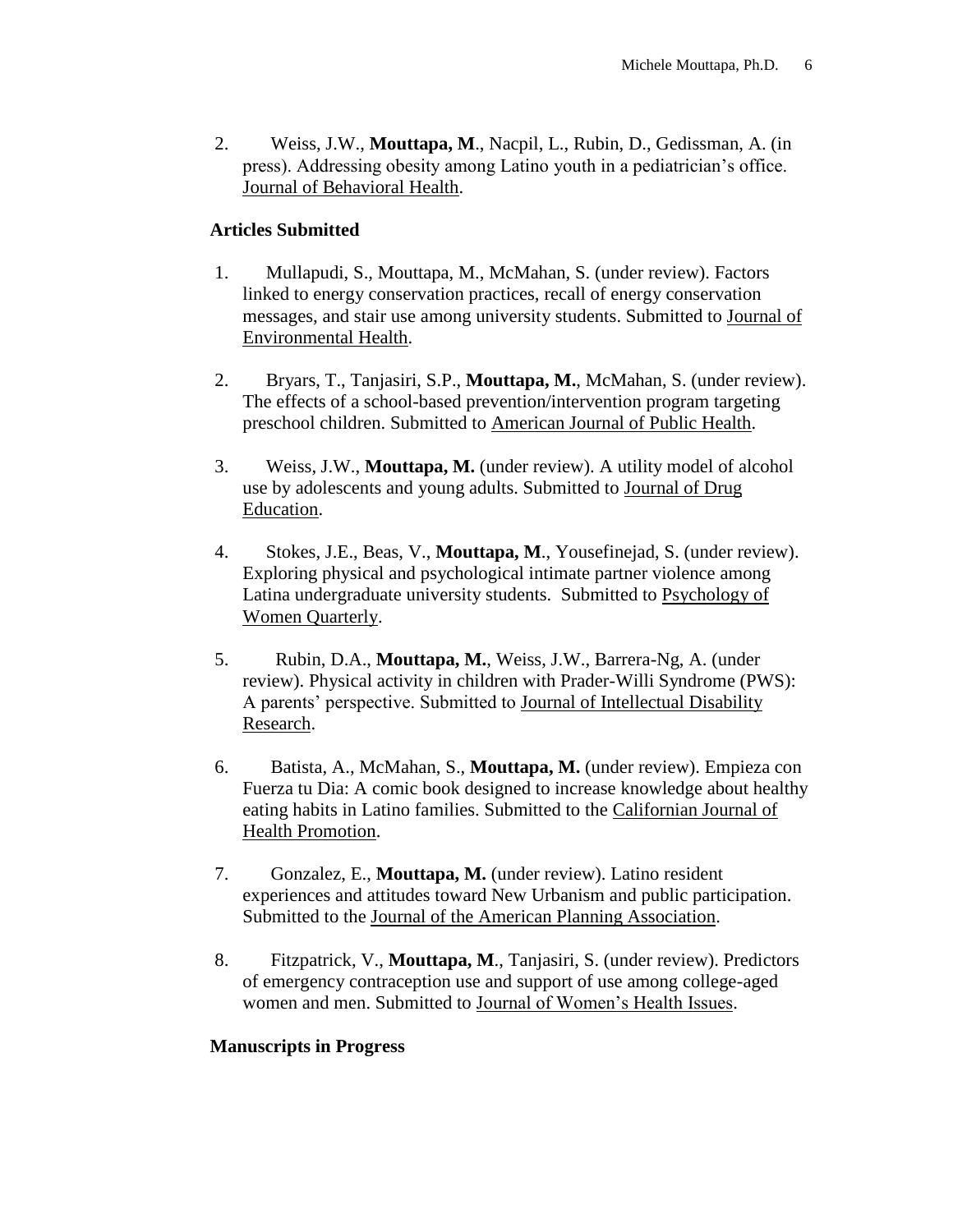- 1. **Mouttapa, M.,** Weiss, J.W., Asghar, A. (in progress). A multi-attribute utility approach towards alcohol use among university students.
- 2. Tanjasiri, S.P., **Mouttapa, M**., et al. (in progress). Predictors of smoking among Cambodian American adolescents.
- 3. Tanjasiri, S.P., **Mouttapa, M.**, Sablan-Santos, L., Quitugua, L.F. (in progress). What promotes cervical cancer screening among Chamorro women in California?
- 4. Tanjasiri, S.P., Lew, R., **Mouttapa, M.**, Lipton, R. (in progress). Descriptive results of the multilevel influences on tobacco use among Asian American and Pacific Islander youth.
- 5. Shakib, S., **Mouttapa, M.,** Cen, S., Blanco, L., Unger, J.B. (in progress). Variation in parenting strategies and adolescent smoking by adolescents' gender.
- 6. McMahan, S., Mohammad, R., **Mouttapa, M**., Zheng, J. (in progress). Kick Start Your Day: A Pilot investigation of a family based nutrition and physical activity program targeting low-income Latino families.

#### **Selected Conference Presentations since 2007**

- 1.Rose, D.J., **Mouttapa, M.,** Hummel, T., Saborio, R. (November 2011). Efficacy of a fall prevention program delivered to monolingual Korean and Spanish-speaking seniors. Poster presentation given at the Gerontological Society of America conference, Boston, MA.
- 2.**Mouttapa, M.**, Grier, L., (November 2011). A mixed methods approach to evaluate a school assembly designed to reduce bullying among elementary school students. Talk will be given at the American Evaluation Association Conference, Anaheim, CA.
- 3. Rubin, D.A., Judelson, D.A., Mendoza-Carter, D., Clark, S., **Mouttapa, M**. (September 2010). Aerobic exercise capacity in youth with Prader-Willi Syndrome. Poster presentation given at the North American Society for Pediatric Exercise Medicine Conference in Niagara-on-the-Lake, Ontario, Canada.
- 4. Nacpil, L.M., Weiss, J.W., **Mouttapa, M.**, Rubin, D., Gedissman, A. (April 2010). The biopsychosocial factors associated with overweight and obesity among Latino children and youth. Poster presentation given at the Southern California Public Health Association Conference in Garden Grove, CA.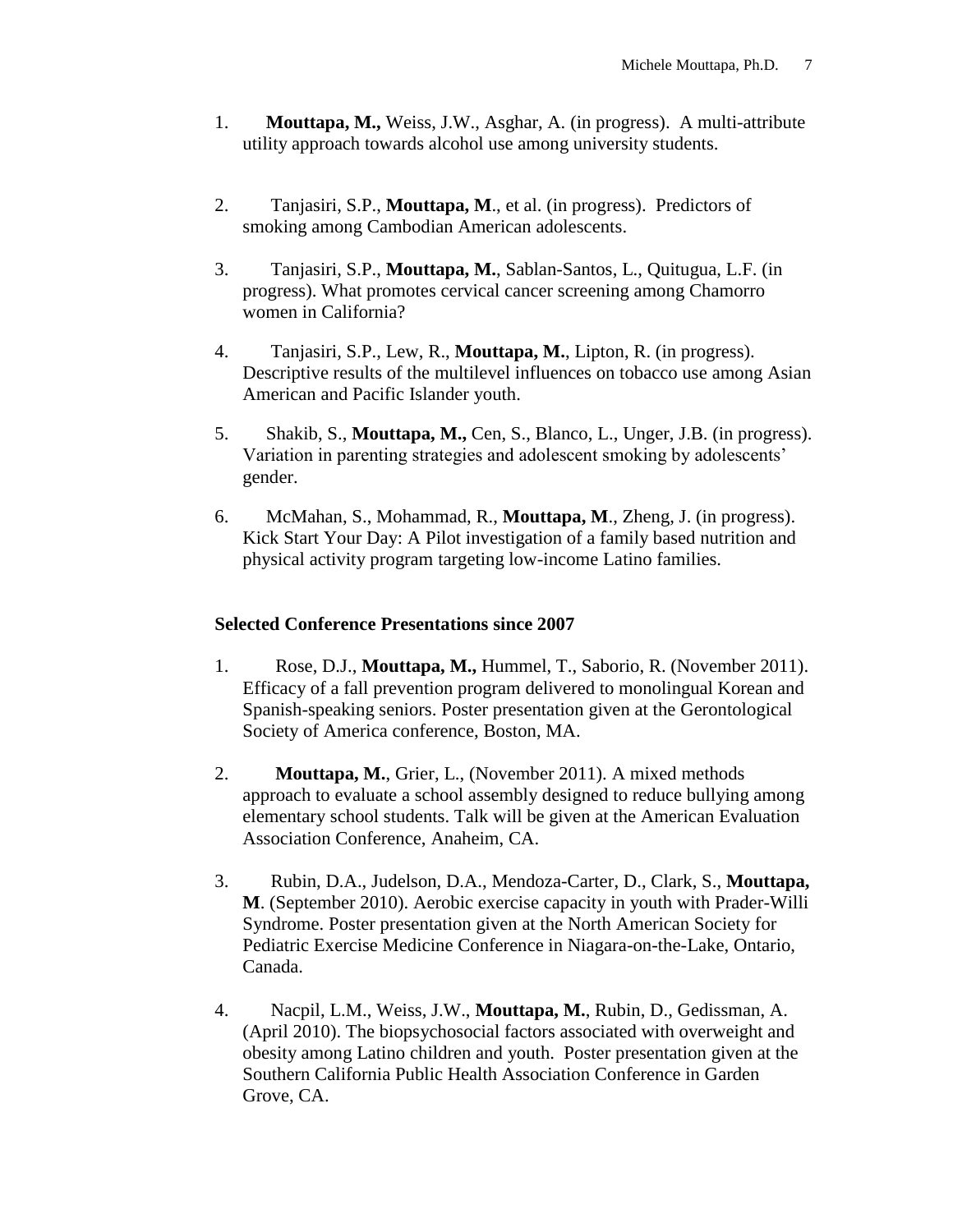- 5.Gedissman, A., Weiss, J.W., **Mouttapa, M.**, Rubin, D., Nacpil, L., Tan, G. (March 2010). Successful integration of a pediatric obesity prevention program with FQHC's. Poster presentation given at the National Initiative for Children Healthcare Quality in Atlanta, GA.
- 6. **Mouttapa, M.**, Weiss, J.W., McEligot, A.J., Robertson, T., Trinh, L., Ora, A. (November 2009). Dairy Council of California's Personal Nutrition Planner: Results of the online tool among women. Poster presentation given at the American Public Health Association Annual Conference in Philadelphia, PA.
- 7. Branch, C., Osborne, D., McFollins, T., Watson, D.W., **Mouttapa, M.,** Tsai, W., & Asghar, A. (June 2009). Los Angeles Youth Collaborative for substance use and violence prevention among gang exposed youth. Poster presentation given at the College on Problems of Drug Dependence Conference in Reno, NV.
- 8. Plug, M., **Mouttapa, M.,** Banzet, M., Delgado, N., Thornton, A., Palomares, M.R. (August 2009). Comparing symptoms of intrusion and avoidance between women with early stage and locally advanced breast cancer at the time of diagnosis. Poster presentation given at the Roberts Summer Student Academy Poster Session, City of Hope, Duarte, CA.
- 9. Robertson, T.P., **Mouttapa, M.**, Wallace, S., Weiss, J.W., McEligot, A.J. (October 2009). Results of a tailored internet plus e-mail intervention to improve women's food choices. Poster presentation given at the American Dietetic Association in Denver, CO.
- 10. Hatanaka, H., Levy, H., Wright, C., Schott, J., Malak-Lopez, D., McKinney, F., Cosio, L., Montenegro, D., Vasquez, E., Watson, D., **Mouttapa, M**., Tsai, W. (June 2009). Supporting Opportunities for Adolescent Recovery (SOAR). Poster presentation given at the College on Problems of Drug Dependence Conference in Reno, NV.
- 11. Wallace, S., Robertson, T.P., **Mouttapa, M**., Weiss, J.W., McEligot, A.J. (April 2009). Evaluating the effectiveness of the Personal Nutrition Planner: an online intervention aimed at women ages 21-65. Poster presentation given at the Experimental Biology Conference in New Orleans, LA.
- 12. Gedissman, A., **Mouttapa, M.,** Weiss, J.W., & Nacpil, L. (March, 2009). A Pediatrician's Strategy for Obesity Prevention and Intervention in Latino Population: The Effect of Depressive Symptoms on Outcomes. Poster presentation given at the National Initiative for Children Healthcare Quality in Grapevine, TX.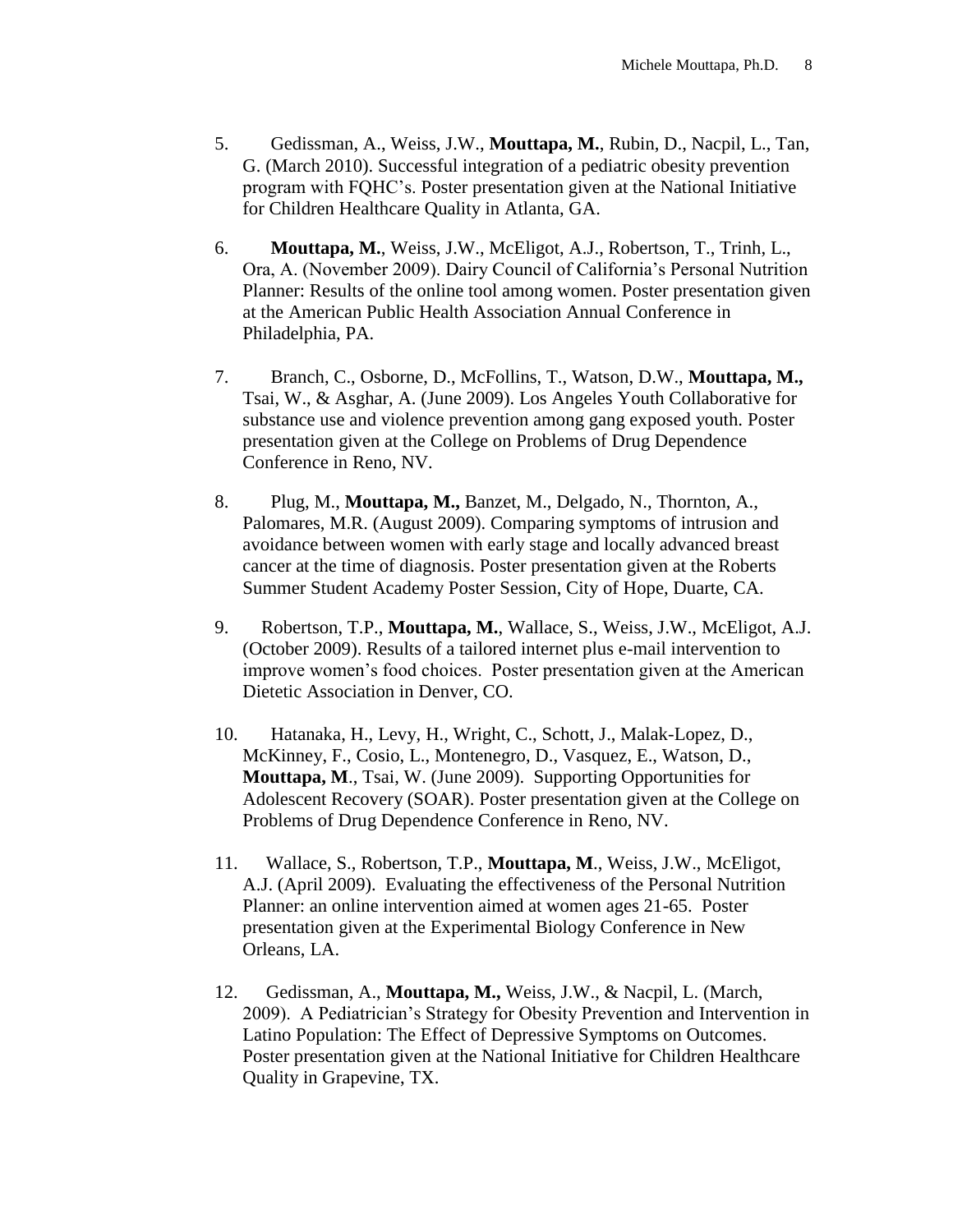- 13. Gedissman, A., **Mouttapa, M.,** Weiss, J.W., Nacpil, L. (March 2009). A pediatrician's strategy for obesity prevention and intervention in Latino population. Poster presentation given at the American Academy of Pediatrics Annual Conference in Anaheim, CA.
- 14. Cherry, B.J., Jones, C.J., Rutledge, D.N., Weiss, J., Bakarat, B.K., Zettel-Watson, L., **Mouttapa, M.,** Just, N., & Aquino, J. (March 2009). Physical and cognitive performance in fibromyalgia and normal aging. **Poster presentation** given at the Annual Rotman Research Conference in Toronto, Canada.
- 15. Shibata, K., Jones, C.J., **Mouttapa, M**., Weiss, J.W. (Sept. 2008). Reliability and validity of the 8-foot Up & Go test as a measure of dynamic balance and functional mobility in persons with fibromyalgia. **Poster presentation** given at the American Academy of Pain Management Annual Clinical Meeting in Nashville, TN.
- 16.Love, G., **Mouttapa, M.,** & Tanjasiri, S.P. (Aug. 2008). Everybody's Talking: Using Entertainment-Education Video to Reduce Barriers to Discussion of Cervical Cancer Screening among Thai Women. **Oral presentation** given at the National Conference on Health Communication, Marketing and Media in Atlanta, GA.
- 17. Rutledge, D.N., **Mouttapa, M.,** Jones, C.J., Lewis, D. (Apr. 2008). Effects of essential oils on symptoms of exercising women with fibromyalgia. **Poster** presented at "The Circle of Nursing Knowledge: Education, Practice & Research." Western Institute of Nursing in Garden Grove CA
- 18. Rutledge, D.N., **Mouttapa, M.,** Jones, C.J., Lewis, D. (Apr. 2008). Effects of essential oils on symptoms of exercising women with fibromyalgia [Abstract]. Proceedings of the Western Institute of Nursing, USA, 41, 482.
- 19. **Mouttapa, M**., Weiss, J.W. (Nov. 2007). Perceived risk of violence and victimization: Another piece of the adolescent substance use puzzle. **Poster** presented at the American Public Health Association Annual Conference in Washington, DC.
- 20. Weiss, J.W., **Mouttapa, M.** (Nov. 2007). Puzzle of adolescent substance use. **Poster** presented at the American Public Health Association Annual Conference in Washington, DC.
- 21. Weiss, J.W., **Mouttapa, M.** (Nov. 2007). MAU for tobacco and alcohol. **Poster** presented at the Society for Judgment and Decision Making Annual Conference in Long Beach, California.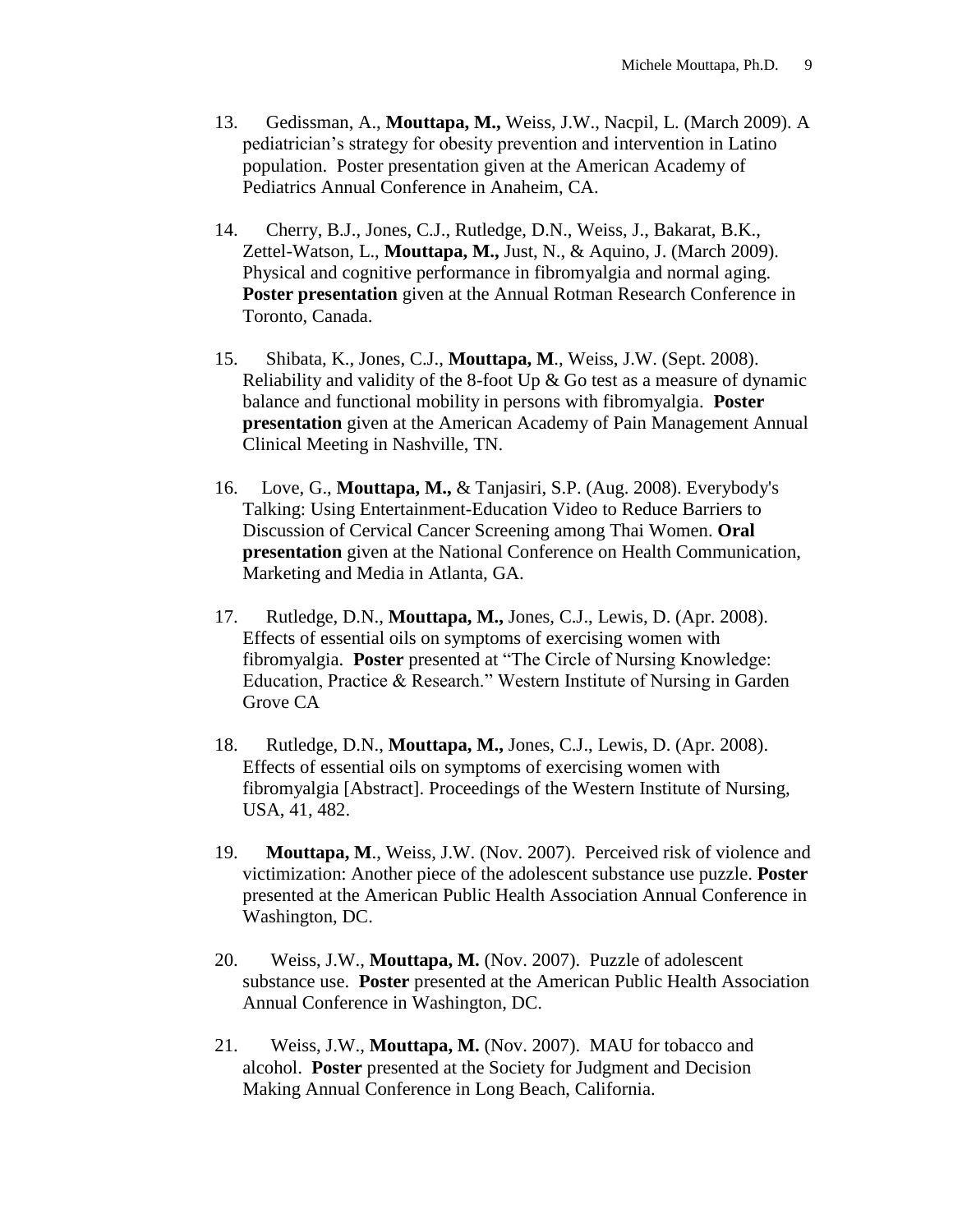22. McEligot, A.J., **Mouttapa, M**., Ziogas, A., Anton-Culver, H. (Apr. 2007). Vegetable, fruit, fiber, fat and folate intakes, and BMI in women at high risk for breast and ovarian cancer. **Poster** presented at the American Association for Cancer Research Annual Meeting, Los Angeles, California.

## D. Service Activities

#### **Professional Service**

- 1. Editor for the Californian Journal of Health Promotion (2010-present).
- 2. Associate Editor for the Californian Journal of Health Promotion (2008- 2010).
- 3. Manuscript Reviewer for Youth Violence and Juvenile Justice (2009 present).
- 4. Manuscript Reviewer for Connections (2004). Editor: Thomas Valente, Ph.D.
- 5. Manuscript Reviewer for Nicotine and Tobacco Research (2006-2010). Editor: Martha Agreda, Ph.D.
- 6. Manuscript Reviewer for Addictive Behaviors (2006-2010). Editor:
- 7. Grant Proposal Reviewer for the Florida Department of Health, Esther and James King Biomedical Research Program (2007-2008).
- 8. Presentation Reviewer for the Graduate Women in Health (GWIS) Annual Conference, Orange, CA (2007).

#### **University Service**

University Level

- 1. Member of the University Advancement Committee (2008-2010).
- 2. Member of the Alcohol and Other Drug Advisory Committee, Research and Assessment Sub-Committee (2007-present).
- 3. Member, Academic Senate Writing Proficiency Committee (2009-present).

## College Level

- 1. Chair of the College of Health and Human Services Curriculum Committee (2008-2009)**.**
- 2. Member, Intramural Grants Selection Committee, 2007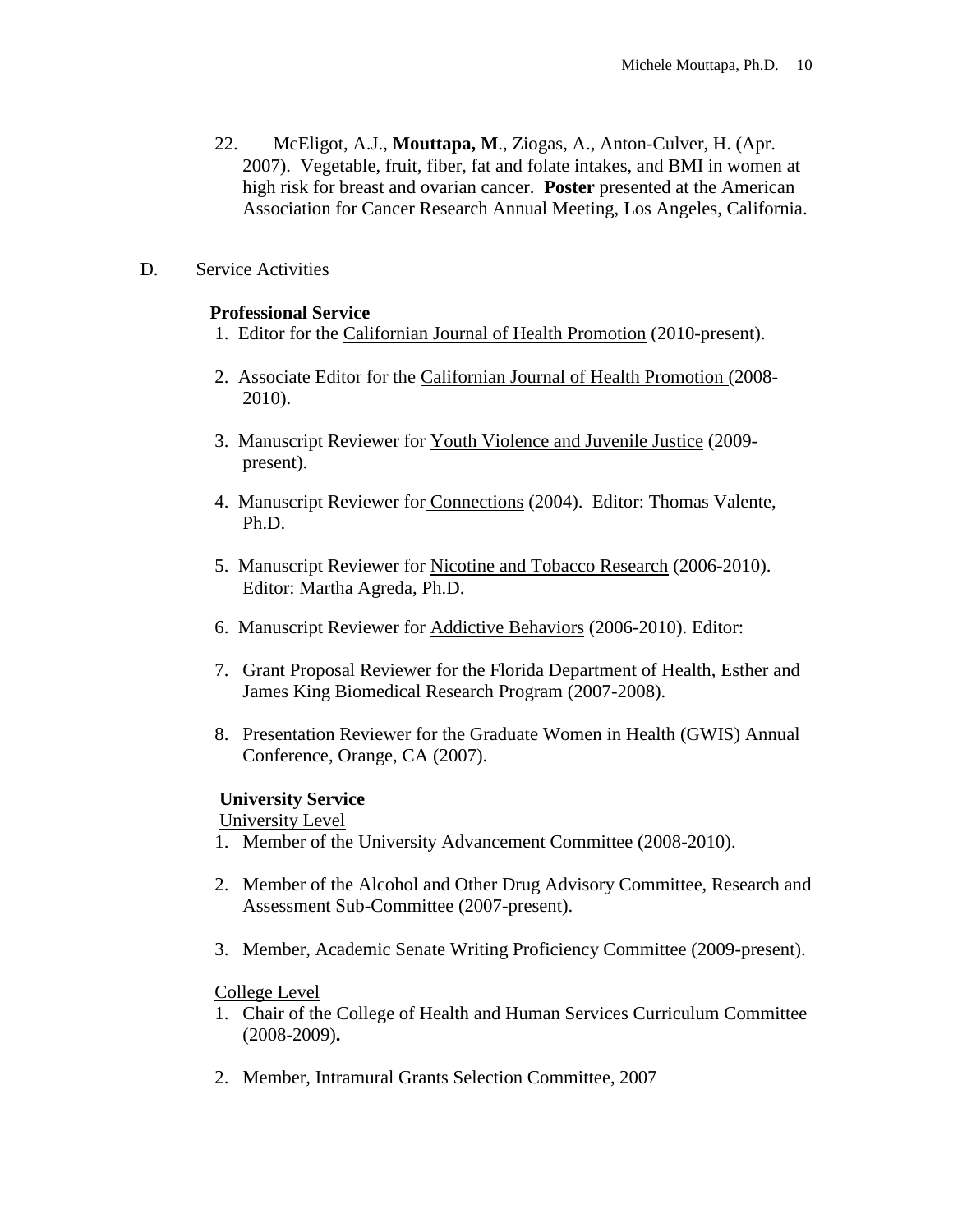Department Level

- 1. Faculty Adviser, Department of Health Science Master in Public Health Program (2011-present).
- 2. Member, Department of Health Science Master in Public Health Committee (2011-present).
- 3. Gerontology Faculty Search Committee (Fall 2011).
- 4. Mentor for the Minority Health and Health Disparities International Research Training (MHIRT) Program (2007).
- 5. Faculty Sponsor for Eta Sigma Gamma, Delta Rho Chapter (2007-2010).
- 6. Statistical Consultant for the CSUF Center for Cancer Disparities Research (2007-present).
- 7. Master in Public Health Admissions Committee (2007-present).
- 8. Co-Chairman of the CSUF 2007 Spring Colloquium "Utilizing Surveillance Based Data: Focus on the California Health Interview Survey (CHIS)."
- 9. Guest lecturer for the Sichuan Public Health Training Program (2007).
- 10. Guest lecturer for Jie Weiss's Predicting Smoking and Alcohol Initiation Research Group (2007).

#### **Community Service**

- 1. Pilot Evaluation of Community-Based Fall Prevention Programs through State Health Departments. Funded by the Centers for Disease Control and Prevention. Lead evaluator: Debbie Rose (2010-2011).
- 2. Evaluator for the Saint Barnabus Senior Center (Increasing Stability through Exercise and Practice) fall risk reduction program (InSTEP). Funded by the Archstone Foundation. Lead evaluator: Debbie Rose (2010).
- 3. Evaluator for the Fullerton Healthy Neighborhood Initiative (funded by the California Endowment). Principal Investigator: Barry Ross, St. Jude's Hospital. Grant #: 20081084 (2008-2010).
- 4. Technical expert for the California Hospital Association Hospital Emergency Preparedness Assessment. Lead evaluator: Darlene Gidley (2009).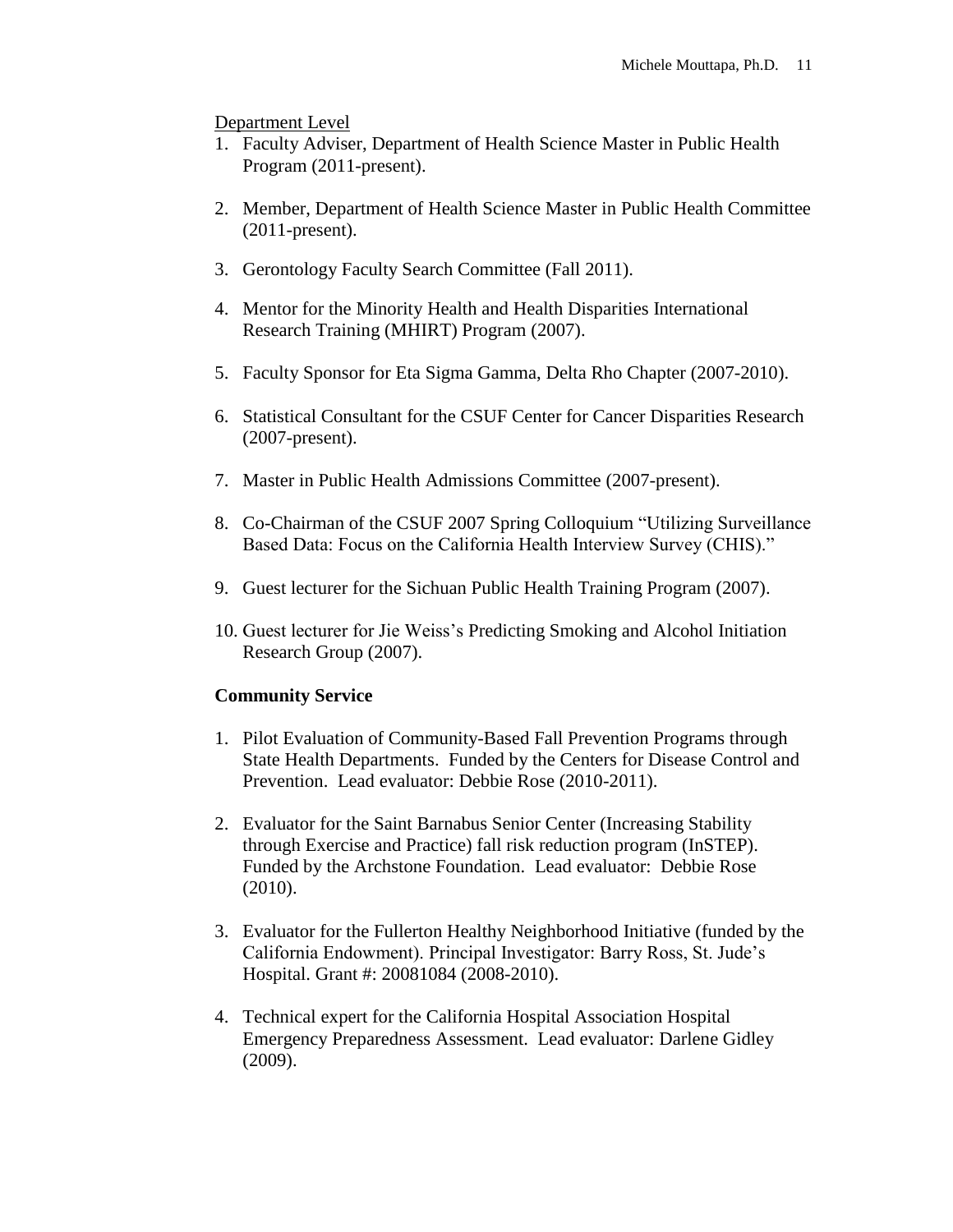- 5. Evaluator for the Community Action Partnership of Orange County (CAPOC). Funded by the California Endowment. Principal Investigator: Delores Barrett. Grant # 20081336 (2008-2010).
- 6. Research consultant for University of California, Los Angeles/ Friends' Research Institute, Torrance, CA (2005-present).
- 7. Survey analyst for the Community-Based Coalition Addressing the Renaissance Plan (CBCARP), Santa Ana, CA. Coalition leader: Erualdo Gonzalez, CSUF Assistant Professor of Chicana and Chicano Studies (2008).
- 8. Lead consultant for the Dairy Council of California. Research design and evaluation of the online Personal Nutrition Planner (2007-2009).
- 9. Statistical consultant for Weaving an Islander Network for Cancer Awareness, Research, and Training (WINCART; 2007-present)
- 10. Member of the CSUF Fibromyalgia Research and Education Center (2007 present).
- 11. Member of the CSUF Center for the Promotion of Healthy Lifestyles and Obesity Prevention (2007-present).
- 12. Research Associate for Dr. Ruhul Amin, Institute for Urban Research, Morgan State University, Baltimore, Maryland. Projects: Parent and Child Experiences Study, YMCA after school program (2004-2005).
- 13. Project Assistant for Dr. Linda Chan, Children's Hospital of Los Angeles, Division of Children, Youth, and Adolescents. Project: Youth violence literature review (2003-2005).
- 14. Assistant Evaluator for Dr. Gary Uhl, CDC, and Dr. Thomas Valente, USC. Project: Centers for Disease Control and Prevention evaluation of 4 CDCfunded local HIV/AIDS service coalitions (2004).
- 15. Research Assistant for Drs. MaryAnn Pentz and Luanne Rohrbach, University of Southern California, Department of Preventive Medicine. Project: Evaluation of activities conducted by the Coalition for Zero Violence, a local coalition that facilitates community involvement to reduce youth violence (2001-2004).
- 16. Research Analyst for Dr. Terry Huang. Project: Needs assessment for Pasadena Health Department, HIV Prevention Division (2000).
- 17. Research Assistant to Dr. Gregory Robinson Social Science Research Center, Fullerton, CA. (1998-1999).